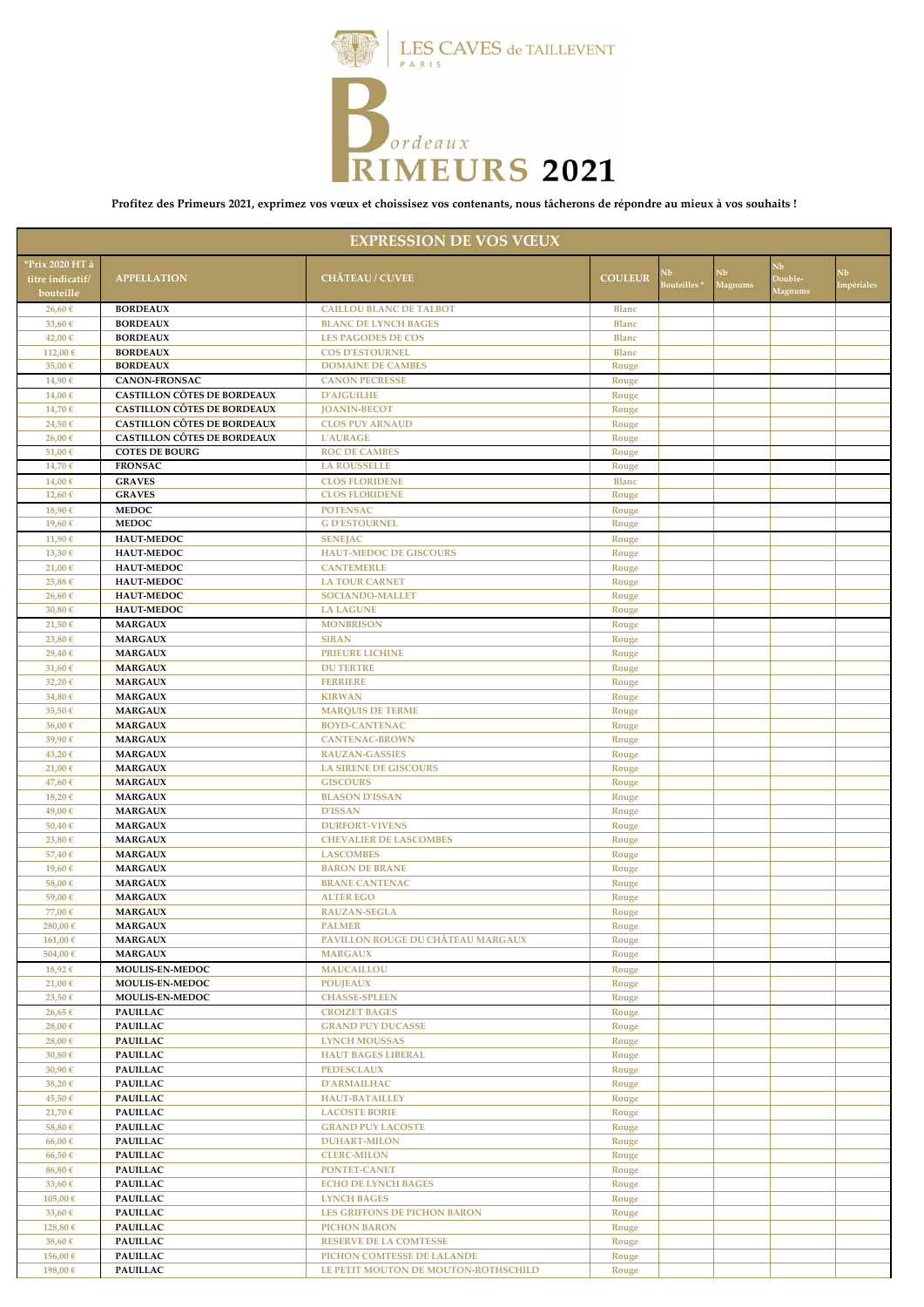| 504,00€            | <b>PAUILLAC</b>                              | MOUTON-ROTHSCHILD                                          | Rouge                 |  |  |
|--------------------|----------------------------------------------|------------------------------------------------------------|-----------------------|--|--|
| 205,00€            | <b>PAUILLAC</b>                              | <b>LES CARRUADES DE LAFITE</b>                             | Rouge                 |  |  |
| 570,00€            | <b>PAUILLAC</b>                              | LAFITE-ROTHSCHILD                                          | Rouge                 |  |  |
| 21,70€             | PESSAC-LEOGNAN                               | <b>OLIVIER</b>                                             | <b>Blanc</b>          |  |  |
| 21,70€<br>24,50€   | PESSAC-LEOGNAN<br>PESSAC-LEOGNAN             | <b>OLIVIER</b><br><b>LATOUR MARTILLAC</b>                  | Rouge<br><b>Blanc</b> |  |  |
| 24,50€             | PESSAC-LEOGNAN                               | <b>LATOUR MARTILLAC</b>                                    | Rouge                 |  |  |
| 25,90€             | PESSAC-LEOGNAN                               | LE PETIT SMITH HAUT LAFITTE                                | <b>Blanc</b>          |  |  |
| 21,70€             | PESSAC-LEOGNAN                               | LE PETIT SMITH HAUT LAFITTE                                | Rouge                 |  |  |
| 25,20€             | PESSAC-LEOGNAN                               | <b>CARBONNIEUX</b>                                         | <b>Blanc</b>          |  |  |
| 25,20€             | PESSAC-LEOGNAN                               | <b>CARBONNIEUX</b>                                         | Rouge                 |  |  |
| 28,80€<br>27,36€   | PESSAC-LEOGNAN<br>PESSAC-LEOGNAN             | <b>LARRIVET HAUT-BRION</b><br><b>LARRIVET HAUT-BRION</b>   | <b>Blanc</b><br>Rouge |  |  |
| 40,60€             | PESSAC-LEOGNAN                               | <b>FIEUZAL</b>                                             | <b>Blanc</b>          |  |  |
| 29,40€             | PESSAC-LEOGNAN                               | <b>FIEUZAL</b>                                             | Rouge                 |  |  |
| 42,00€             | PESSAC-LEOGNAN                               | <b>MALARTIC LAGRAVIERE</b>                                 | <b>Blanc</b>          |  |  |
| 33,60 €            | PESSAC-LEOGNAN                               | <b>MALARTIC LAGRAVIERE</b>                                 | Rouge                 |  |  |
| 18,15€             | PESSAC-LEOGNAN                               | <b>ESPRIT DE CHEVALIER</b>                                 | <b>Blanc</b>          |  |  |
| 18,15€<br>77,00€   | PESSAC-LEOGNAN<br>PESSAC-LEOGNAN             | <b>ESPRIT DE CHEVALIER</b><br><b>DOMAINE DE CHEVALIER</b>  | Rouge<br><b>Blanc</b> |  |  |
| 54,60€             | PESSAC-LEOGNAN                               | <b>DOMAINE DE CHEVALIER</b>                                | Rouge                 |  |  |
| 103,60€            | PESSAC-LEOGNAN                               | <b>PAPE CLEMENT</b>                                        | <b>Blanc</b>          |  |  |
| 72,80€             | PESSAC-LEOGNAN                               | <b>PAPE CLEMENT</b>                                        | Rouge                 |  |  |
| 112,00€            | PESSAC-LEOGNAN                               | <b>HAUT-BAILLY</b>                                         | Rouge                 |  |  |
| 112,00€            | PESSAC-LEOGNAN                               | <b>SMITH HAUT LAFITE</b>                                   | <b>Blanc</b>          |  |  |
| 112,00€<br>84,00€  | PESSAC-LEOGNAN<br>PESSAC-LEOGNAN             | <b>SMITH HAUT LAFITE</b><br><b>LA CLARTE DE HAUT-BRION</b> | Rouge<br><b>Blanc</b> |  |  |
| 70,00€             | PESSAC-LEOGNAN                               | LA CHAPELLE DE LA MISSION HAUT-BRION                       | Rouge                 |  |  |
| 294,00€            | PESSAC-LEOGNAN                               | <b>LA MISSION HAUT-BRION</b>                               | Rouge                 |  |  |
| 140,00€            | PESSAC-LEOGNAN                               | <b>LE CLARENCE DE HAUT-BRION</b>                           | Rouge                 |  |  |
| 504,00€            | PESSAC-LEOGNAN                               | <b>HAUT-BRION</b>                                          | Rouge                 |  |  |
| 20,30€             | <b>POMEROL</b>                               | <b>DE SALES</b>                                            | Rouge                 |  |  |
| 25,90€<br>29,40€   | <b>POMEROL</b><br><b>POMEROL</b>             | <b>LAGRANGE A POMEROL</b><br><b>BELLEGRAVE</b>             | Rouge<br>Rouge        |  |  |
| 34,50€             | <b>POMEROL</b>                               | <b>LA POINTE</b>                                           | Rouge                 |  |  |
| 37,50 €            | <b>POMEROL</b>                               | <b>ROUGET</b>                                              | Rouge                 |  |  |
| 48,00€             | <b>POMEROL</b>                               | <b>LE BON PASTEUR</b>                                      | Rouge                 |  |  |
| 52,90€             | <b>POMEROL</b>                               | <b>VRAY CROIX DE GAY</b>                                   | Rouge                 |  |  |
| 53,20€             | <b>POMEROL</b>                               | <b>BEAUREGARD</b>                                          | Rouge                 |  |  |
| 23,10 €<br>57,40€  | <b>POMEROL</b><br><b>POMEROL</b>             | <b>FUGUE DE NENIN</b><br><b>NENIN</b>                      | Rouge<br>Rouge        |  |  |
| 63,00 €            | <b>POMEROL</b>                               | <b>LATOUR A POMEROL</b>                                    | Rouge                 |  |  |
| 63,00€             | <b>POMEROL</b>                               | <b>CLOS L'EGLISE</b>                                       | Rouge                 |  |  |
| 65,00€             | <b>POMEROL</b>                               | <b>GAZIN</b>                                               | Rouge                 |  |  |
| 77,00€             | <b>POMEROL</b>                               | <b>CLINET</b>                                              | Rouge                 |  |  |
| 87,00€             | <b>POMEROL</b>                               | <b>LE GAY</b>                                              | Rouge                 |  |  |
| 100,80€<br>105,00€ | <b>POMEROL</b><br><b>POMEROL</b>             | <b>HOSANNA</b><br>PETIT VILLAGE                            | Rouge<br>Rouge        |  |  |
| 182,00 €           | <b>POMEROL</b>                               | <b>LA CONSEILLANTE</b>                                     | Rouge                 |  |  |
| 189,00€            | <b>POMEROL</b>                               | <b>LA FLEUR-PETRUS</b>                                     | Rouge                 |  |  |
| 280,00€            | <b>POMEROL</b>                               | <b>VIEUX CHÂTEAU CERTAN</b>                                | Rouge                 |  |  |
| 280,00€            | <b>POMEROL</b>                               | <b>LA VIOLETTE</b>                                         | Rouge                 |  |  |
| 16,00€<br>24,41€   | <b>SAINT-EMILION</b><br><b>SAINT-EMILION</b> | <b>DE FONBEL</b>                                           | Rouge                 |  |  |
| 26,50€             | <b>SAINT-EMILION</b>                         | <b>FOMBRAUGE</b><br><b>MOULIN SAINT GEORGES</b>            | Rouge<br>Rouge        |  |  |
| 28,00€             | <b>SAINT-EMILION</b>                         | <b>CLOS DE L'ORATOIRE</b>                                  | Rouge                 |  |  |
| 29,00€             | <b>SAINT-EMILION</b>                         | <b>JEAN FAURE</b>                                          | Rouge                 |  |  |
| 30,10€             | <b>SAINT-EMILION</b>                         | <b>QUINAULT L'ENCLOS</b>                                   | Rouge                 |  |  |
| 30,10€             | <b>SAINT-EMILION</b>                         | <b>FAUGERES</b>                                            | Rouge                 |  |  |
| 32,20€<br>37,80€   | <b>SAINT-EMILION</b><br><b>SAINT-EMILION</b> | <b>GRAND MAYNE</b><br><b>MONBOUSQUET</b>                   | Rouge<br>Rouge        |  |  |
| 41,00€             | <b>SAINT-EMILION</b>                         | <b>SOUTARD</b>                                             | Rouge                 |  |  |
| 50,00€             | <b>SAINT-EMILION</b>                         | <b>BEAUSEJOUR-BECOT</b>                                    | Rouge                 |  |  |
| 16,80€             | <b>SAINT-EMILION</b>                         | <b>CLOS LA GAFFELIERE</b>                                  | Rouge                 |  |  |
| 55,90€             | <b>SAINT-EMILION</b>                         | <b>LA GAFFELIERE</b>                                       | Rouge                 |  |  |
| 63,00€             | <b>SAINT-EMILION</b>                         | <b>CANON LA GAFFELIERE</b>                                 | Rouge                 |  |  |
| 63,00€<br>64,40€   | <b>SAINT-EMILION</b><br><b>SAINT-EMILION</b> | <b>TROTTE VIEILLE</b><br><b>LARCIS DUCASSE</b>             | Rouge<br>Rouge        |  |  |
| 84,00€             | <b>SAINT-EMILION</b>                         | TROPLONG-MONDOT                                            | Rouge                 |  |  |
| 29,00€             | <b>SAINT-EMILION</b>                         | <b>LE DRAGON DE QUINTUS</b>                                | Rouge                 |  |  |
| 90,00€             | <b>SAINT-EMILION</b>                         | <b>QUINTUS</b>                                             | Rouge                 |  |  |
| 22,40€             | <b>SAINT-EMILION</b>                         | <b>LA CLOSERIE DE FOURTET</b>                              | Rouge                 |  |  |
| 91,00€<br>112,00€  | <b>SAINT-EMILION</b><br><b>SAINT-EMILION</b> | <b>CLOS FOURTET</b><br><b>CANON</b>                        | Rouge<br>Rouge        |  |  |
| 27,60€             | <b>SAINT-EMILION</b>                         | <b>VIRGINIE DE VALANDRAUD</b>                              | Rouge                 |  |  |
| 124,00€            | <b>SAINT-EMILION</b>                         | <b>VALANDRAUD</b>                                          | Rouge                 |  |  |
| 140,00€            | <b>SAINT-EMILION</b>                         | <b>BELAIR-MONANGE</b>                                      | Rouge                 |  |  |
| 148,00€            | <b>SAINT-EMILION</b>                         | <b>TERTRE ROTEBOEUF</b>                                    | Rouge                 |  |  |
| 154,00€            | <b>SAINT-EMILION</b>                         | <b>LA MONDOTTE</b>                                         | Rouge                 |  |  |
| 182,00€<br>70,00€  | <b>SAINT-EMILION</b><br><b>SAINT-EMILION</b> | <b>FIGEAC</b><br><b>LES AROMES DE PAVIE</b>                | Rouge<br>Rouge        |  |  |
| 280,00€            | <b>SAINT-EMILION</b>                         | <b>PAVIE</b>                                               | Rouge                 |  |  |
| 77,00€             | <b>SAINT-EMILION</b>                         | <b>CARILLON DE L'ANGELUS</b>                               | Rouge                 |  |  |
| 295,00€            | <b>SAINT-EMILION</b>                         | <b>ANGELUS</b>                                             | Rouge                 |  |  |
| 140,00€            | <b>SAINT-EMILION</b>                         | PETIT CHEVAL                                               | Rouge                 |  |  |
| 450,00€            | <b>SAINT-EMILION</b>                         | <b>CHEVAL BLANC</b>                                        | Rouge                 |  |  |
| 140,00€            | <b>SAINT-EMILION</b>                         | <b>LA CHAPELLE D'AUSONE</b>                                | Rouge                 |  |  |